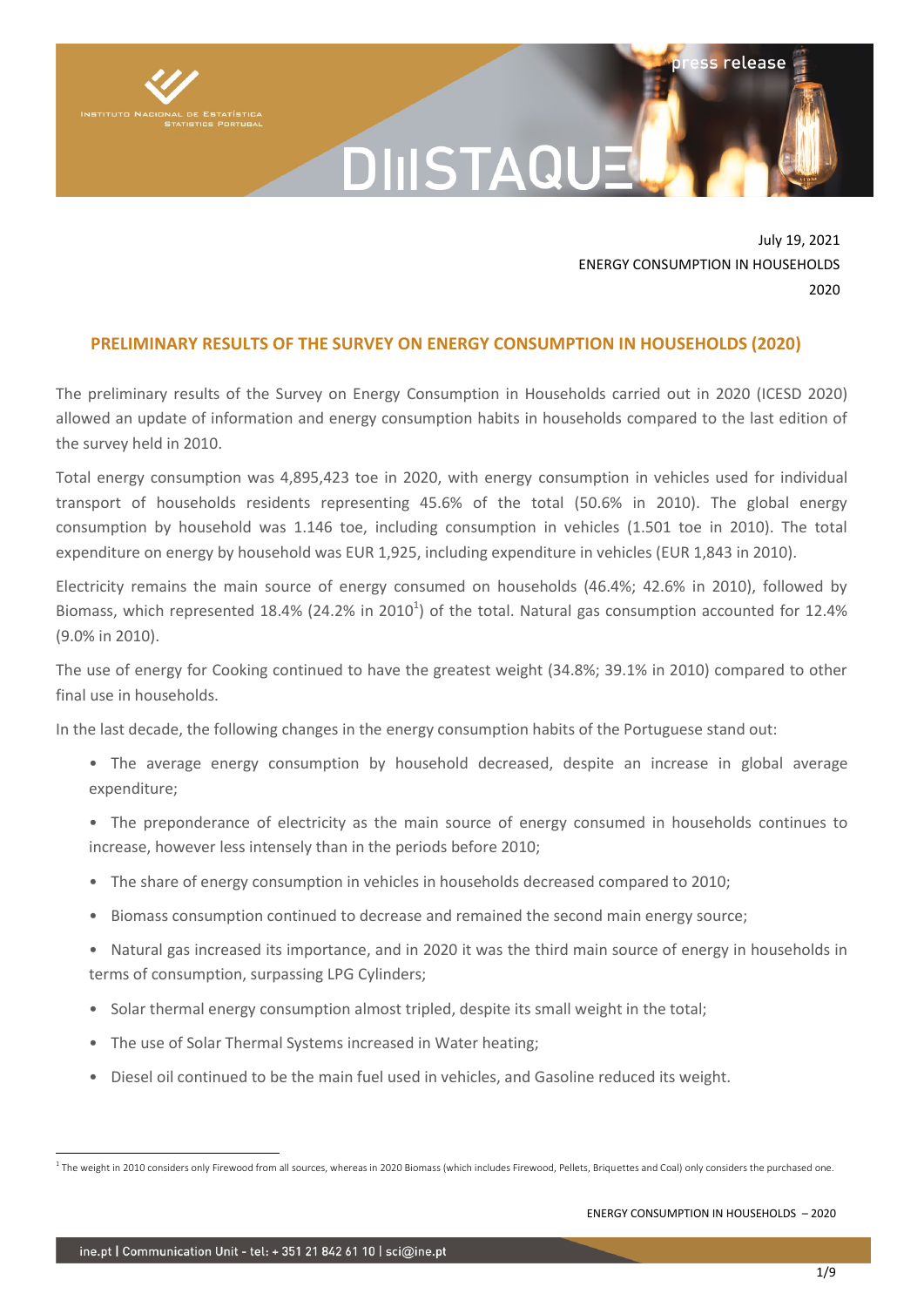

### **DIIISTAQU**

#### Introduction

In Portugal, the Survey on Energy Consumption in Households (ICESD), currently in the  $4^{th}$  edition. had previous editions in 1989, 1996 and 2010. Since the last edition there have been some changes in energy consumption habits in Portugal and became important the update of the information and indicators on this matter.

The ICESD 2020 had as main objective the updated knowledge of energy consumption in households in Portugal and resulted from the collaboration between Statistics Portugal (INE) and the Directorate General for Energy and Geology (DGEG), entity that financed the project.

This project also benefited from the collaboration of ADENE - Energy Agency, which allowed a simplification and a faster filling up of the ICESD.

ICESD 2020 collects data that allows an updated knowledge of energy consumption in the domestic sector in Portugal, responding to the Regulation (EU) No. 431/2014 of 24 April 2014, concerning to Annual Statistics on Energy Consumption in the Household Sector, with the provision of disaggregated statistical information on the sector.

The Regulation (EU) 2018/1999, of the European Parliament and of the Council, of 11 December (Regulation of Governance of the Energy Union and Climate Action), led to the formulation of the Integrated National Plan for Energy and Climate (PNEC 2030) which it is the main instrument of energy and climate policy for the period 2021-2030. In this context, ICESD 2020 updates the information and indicators on this matter that will allow monitoring the goals and objectives for this period.

The reference period for the survey corresponded to the months from October 2019 to September 2020, totalling one year, to take into account seasonal fluctuations in household energy consumption. Thus, since March 2020, this period coincided with the spread to Portugal of the COVID-19 pandemic. It is probable that the constraints that the pandemic imposed on the social and economic life have affected the behaviour of the families also with regard to household energy consumption. However, it is too early to assess the transitory or permanent nature of change of behaviours that have occurred. In any case, the results seem to be in line with the trends identified from other sources of information, namely the increase in the relative weights of Electricity and Natural Gas in household energy consumption and the existence of efficiency gains, partly associated with the type of equipment used.

#### Energy consumption in households (Energy Balance)

According to the Energy Balance sheet annually published by DGEG, energy consumption in households in the last two decades has fluctuated, reaching a maximum in 2005, with subsequent lower values during the period of the last financial crisis (between 2010 and 2013), with a slight recovery in the following years.

ss release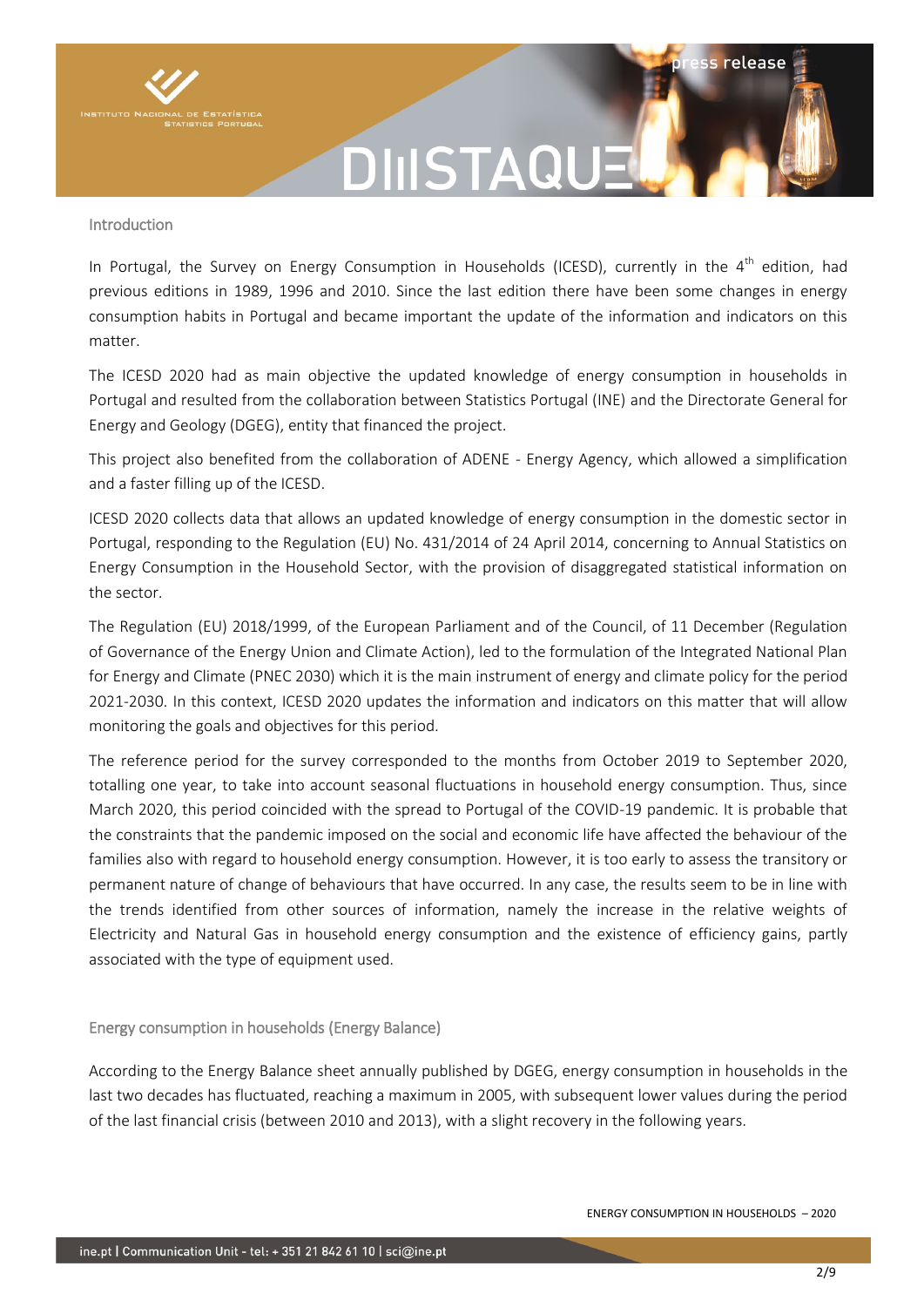

The weight of the households in final energy consumption in the last decade was between 16.7% and 18.3%, and an increase is expected in 2020, according to information provided in the synthetic Energy Balance sheet 2020 (provisional data).





Source: Directorate General for Energy and Geology (DGEG) – Energy Balances sheets

Survey on energy consumption in households (2020)

#### 1. Main preliminary results by type of energy source

In 2020, the total energy consumption was 4,895,423 toe, with energy consumption in vehicles used for individual transport of residents in housing accounted for 45.6% of the total (50.6% in 2010).

The global energy consumption by household was 1.146 toe, including consumption in vehicles (1.501 toe in 2010). The total energy expenditure by household was EUR 1,925, including expenditures in vehicles (EUR 1,843 in 2010).

Regarding the energy consumption in households (excluding fuels used in vehicles), in 2020, Electricity remained the main energy source consumed in Portuguese households, representing 46.4% of the total energy consumption (42.6% in 2010).

Biomass appears as the second main source of energy consumed in Portuguese households in 2020, weighting 18.4% in total energy consumption in households (24.2% in 2010).

ENERGY CONSUMPTION IN HOUSEHOLDS – 2020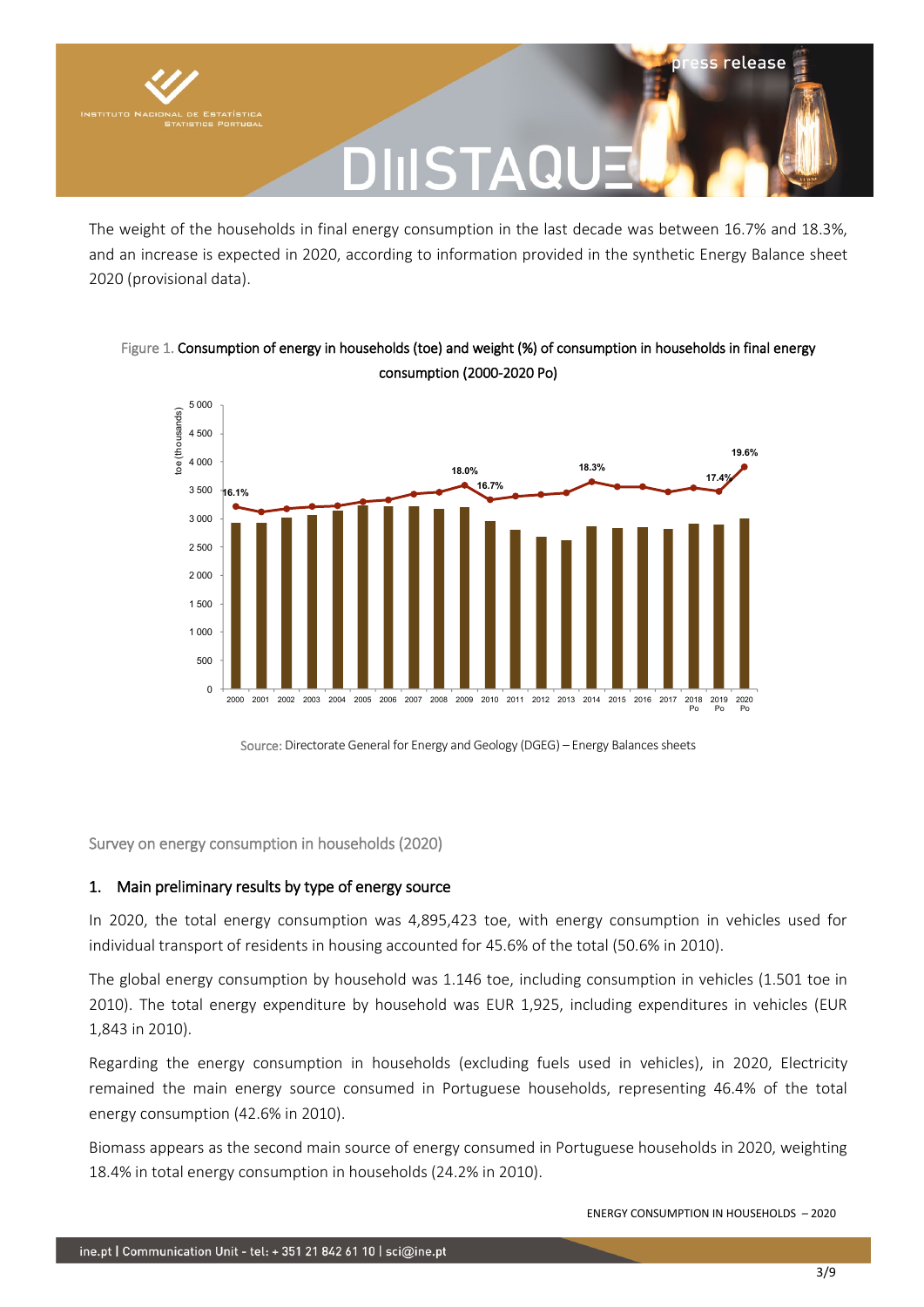

# DIIISTAQl

ss release

About gas consumption in households, the expansion of the Natural Gas pipeline in Portugal was the main factor of change compared to the previous survey edition. Natural Gas was consumed in about 28% of Portuguese households (19.8% in 2010) and is the third main source of energy consumption in households (329,398 toe; 263,507 toe in 2010). LPG Cylinders, even though it was used in about 53% of the Portuguese households, dropped to the fourth position in energy consumption in households (12.2% of total energy consumed; 16.6% in 2010).

Piped LPG, Heating oil and Solar thermal showed a lower expression (4.4%, 4.1% and 2.1% of total energy consumption in households in 2020, respectively), despite Solar Thermal energy consumption having almost tripled in this decade.

| Type of energy    | Unit | <b>Total Consumption</b> | <b>Total Consumption</b><br>(toe) | <b>Total</b><br>Consumption<br>(%) | Consumption by<br>household<br>(toe/household) | <b>Total Expenditure</b><br>(EUR) | <b>Total</b><br><b>Expenditure</b><br>(%) | <b>Expenditure by</b><br>household<br>(EUR/household) |
|-------------------|------|--------------------------|-----------------------------------|------------------------------------|------------------------------------------------|-----------------------------------|-------------------------------------------|-------------------------------------------------------|
| Electricity       | kWh  | 14 363 827 555           | 1 2 3 5 2 8 9                     | 46,4                               | 0,289                                          | 3 206 932 254                     | 68,0                                      | 751                                                   |
| Natural Gas       | kWh  | 3 830 212 017            | 329 398                           | 12,4                               | 0,277                                          | 351 610 213                       | 7,5                                       | 296                                                   |
| Piped LPG         | kg   | 107 284 792              | 117874                            | 4,4                                | 0,220                                          | 206 645 016                       | 4,4                                       | 386                                                   |
| LPG cylinders     |      | 296 457                  | 325 718                           | 12,2                               | 0,145                                          | 543 528 794                       | 11,5                                      | 242                                                   |
| <b>Biomass</b>    | kg   | 1838 143 248             | 490 768                           | 18,4                               | 0,408                                          | 267 325 596                       | 5,7                                       | 207                                                   |
| Of which:         |      |                          |                                   |                                    |                                                |                                   |                                           |                                                       |
| Firewood          | kg   | 1701 595 652             | 425 399                           |                                    | 0,477                                          | 221 632 076                       |                                           | 248                                                   |
| Pellets           | kg   | 110 575 478              | 49 759                            |                                    | 0,438                                          | 31 928 894                        |                                           | 281                                                   |
| <b>Briguettes</b> | kg   | 2 2 8 3 3 0 7 4          | 1027 <sub>5</sub>                 |                                    | $0,073$ §                                      | 1 664 999 §                       |                                           | 118 <sub>5</sub>                                      |
| Coal              | kg   | 19 033 306 §             | 13 4 18 5                         |                                    | $0,050$ §                                      | 11 407 426 §                      |                                           | $43\frac{6}{7}$                                       |
| Heating oil       |      | 128 303 503              | 109 661                           | 4,1                                | 0,723                                          | 139 837 265                       | 3,0                                       | 922                                                   |
| Solar thermal     | toe  | 55 075                   | 55 075                            | 2,1                                | 0,161                                          | $\prime\prime$                    |                                           | $\prime$                                              |

#### Figure 2. Energy consumption and expenditure in households by type of energy

Source: INE/DGEG/ADENE - Survey on energy consumption in households (2020)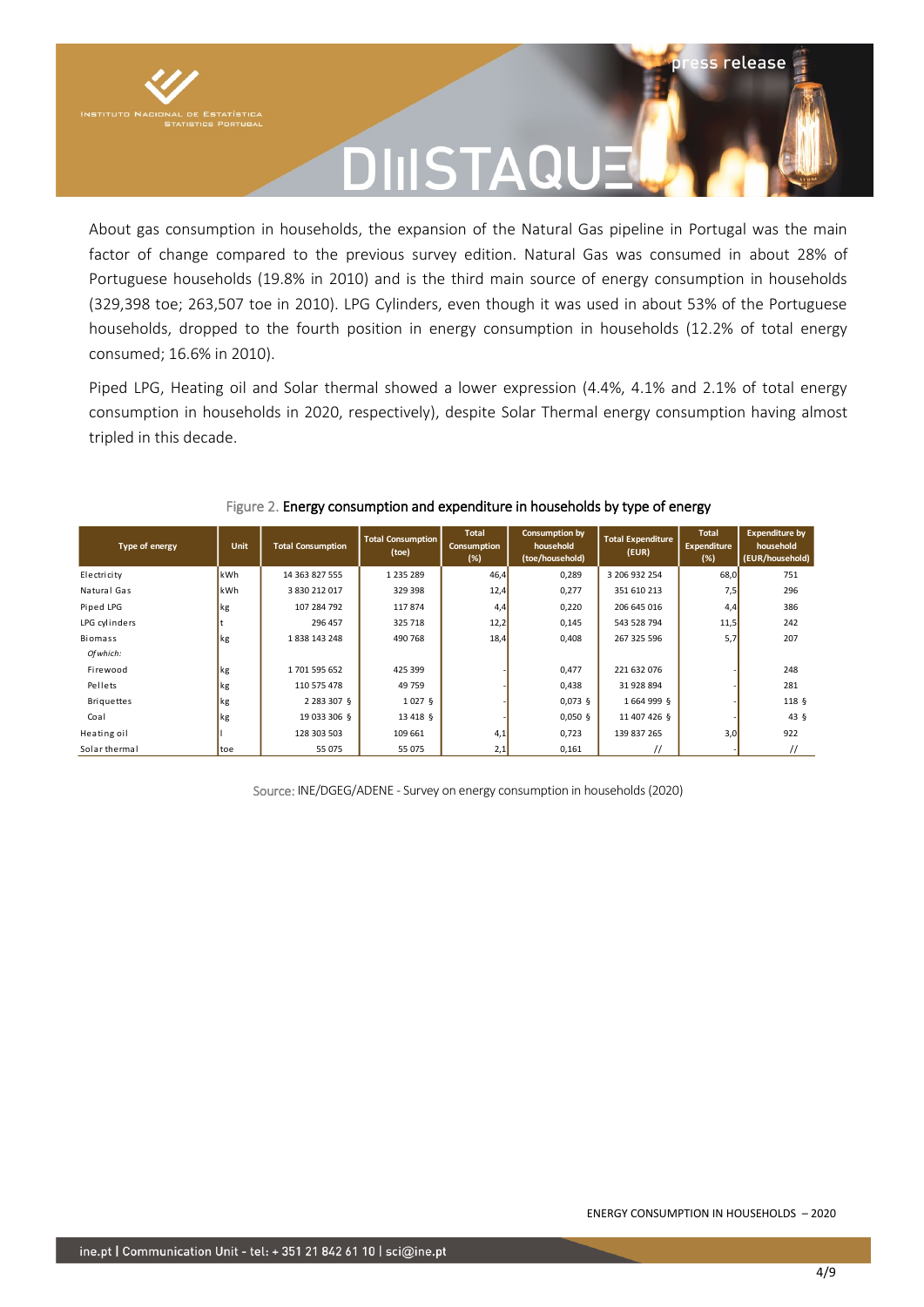



#### Figure 3. Distribution of energy consumption in household by type of energy

Related to the types of fuel consumed in the vehicles used in the individual transport of household residents, in 2020, Diesel oil comes as the main fuel consumed, with a weight above 70%, in line with the results obtained in 2010 (63.8% in 2010). In 2020, the consumption of Gasoline had a weight of 29.3%, decreasing compared to 2010 (36.0%), and the consumption of Mixture maintained a residual weight in 2020.

|  |  |  | Figure 4. Energy consumption and expenditure in vehicles used in individual transport by households residents by type of fuel |
|--|--|--|-------------------------------------------------------------------------------------------------------------------------------|
|  |  |  |                                                                                                                               |

| <b>Type of fuel</b> | <b>Unit</b> | Total Consumption | <b>Total Consumption</b><br>(toe) | <b>Total</b><br>Consumption<br>(%) | <b>Consumption by</b><br>household<br>(toe/household) | <b>Total Expenditure</b><br>(EUR) | <b>Total</b><br>Expenditure<br>(%) | <b>Expenditure per</b><br>household<br>(EUR/household) |
|---------------------|-------------|-------------------|-----------------------------------|------------------------------------|-------------------------------------------------------|-----------------------------------|------------------------------------|--------------------------------------------------------|
| Diesel oil          |             | 1,812,814,068     | 1,570,896                         | 70.4                               | 0.852                                                 | 2,309,525,122                     | 65.9                               | 1,253                                                  |
| Gasoline            |             | 833,941,642       | 653,786                           | 29.3                               | 0.424                                                 | 1,179,360,271                     | 33.6                               | 765                                                    |
| Mixture             |             | 8,874,423<br>ଧ    | 6,957<br>ଧ                        | 0.3                                | 0.097<br>Ò                                            | 16,424,783 §                      | 0.5                                | 230 <sub>5</sub>                                       |

Source: INE/DGEG/ADENE - Survey on energy consumption in households (2020)

#### 2. Main preliminary results by type of use

Taking into account the different uses of energy in households, energy used in Cooking concentrated the most of the global consumption (34.8%), followed by Water heating with 22.0% and Electrical appliances (21.4%). Energy consumption for Space heating corresponded to 19.1% of the total energy consumption.

Source: INE/DGEG/ADENE - Survey on energy consumption in households (2020)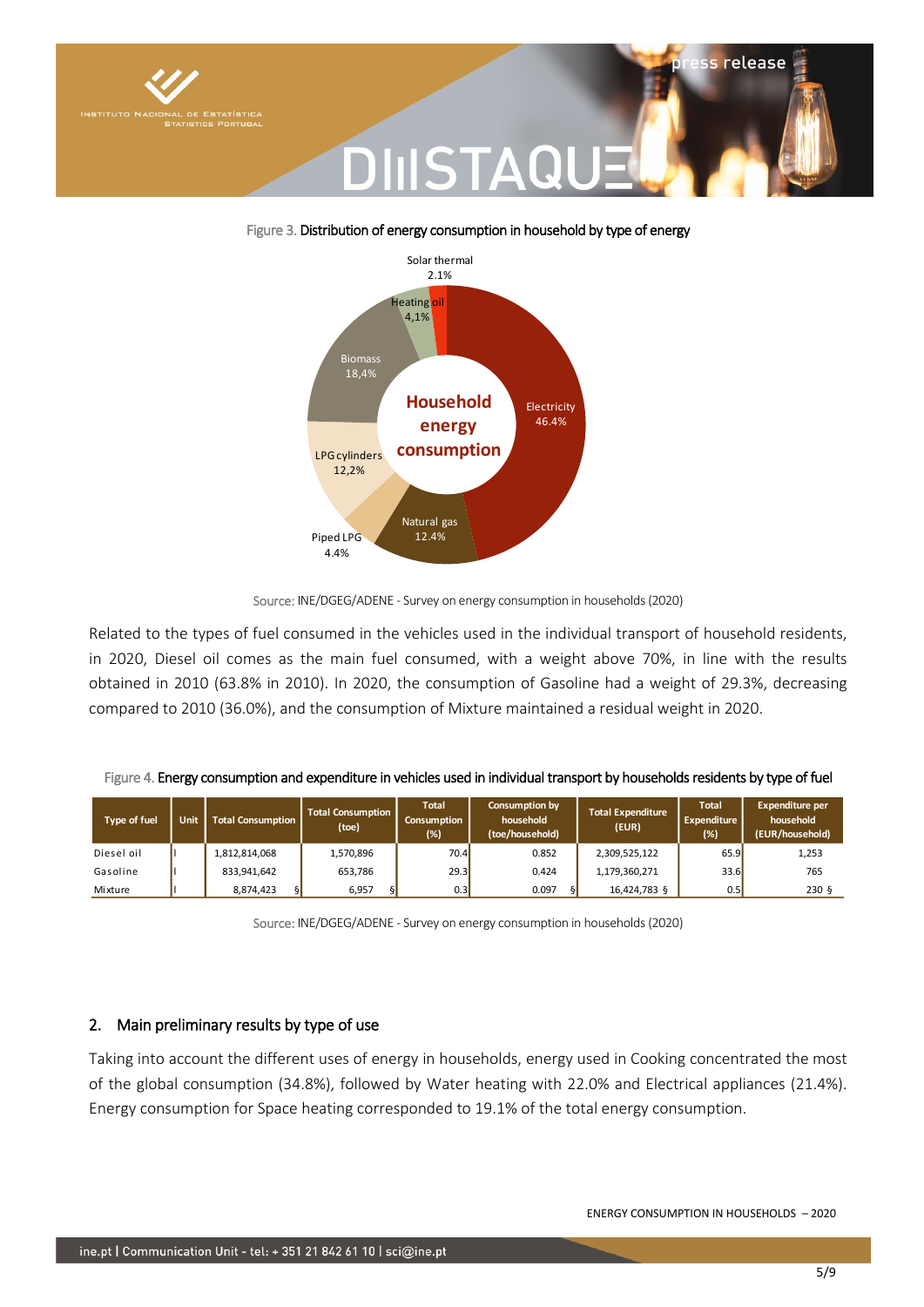

#### Figure 5. Distribution of energy consumption in household by final use



Source: INE/DGEG/ADENE - Survey on energy consumption in households (2020)

Electricity consumption has a very relevant role in the domestic sector, given that most of the appliances present in dwellings require this type of energy source, being clear the dependence on this energy source in today's society. Electricity consumption will be directly associated with the increase in thermal comfort and the growth in the number of electrical appliances available, but also with the availability of more efficient equipment in terms of consumption.

Considering the type of end use of Electricity, Cooking and Electrical appliances consumptions were the highest, accounting respectively for 42.7% and 46.0% of total Electricity consumption in 2020 (40.5% and 32.9%, respectively in 2010).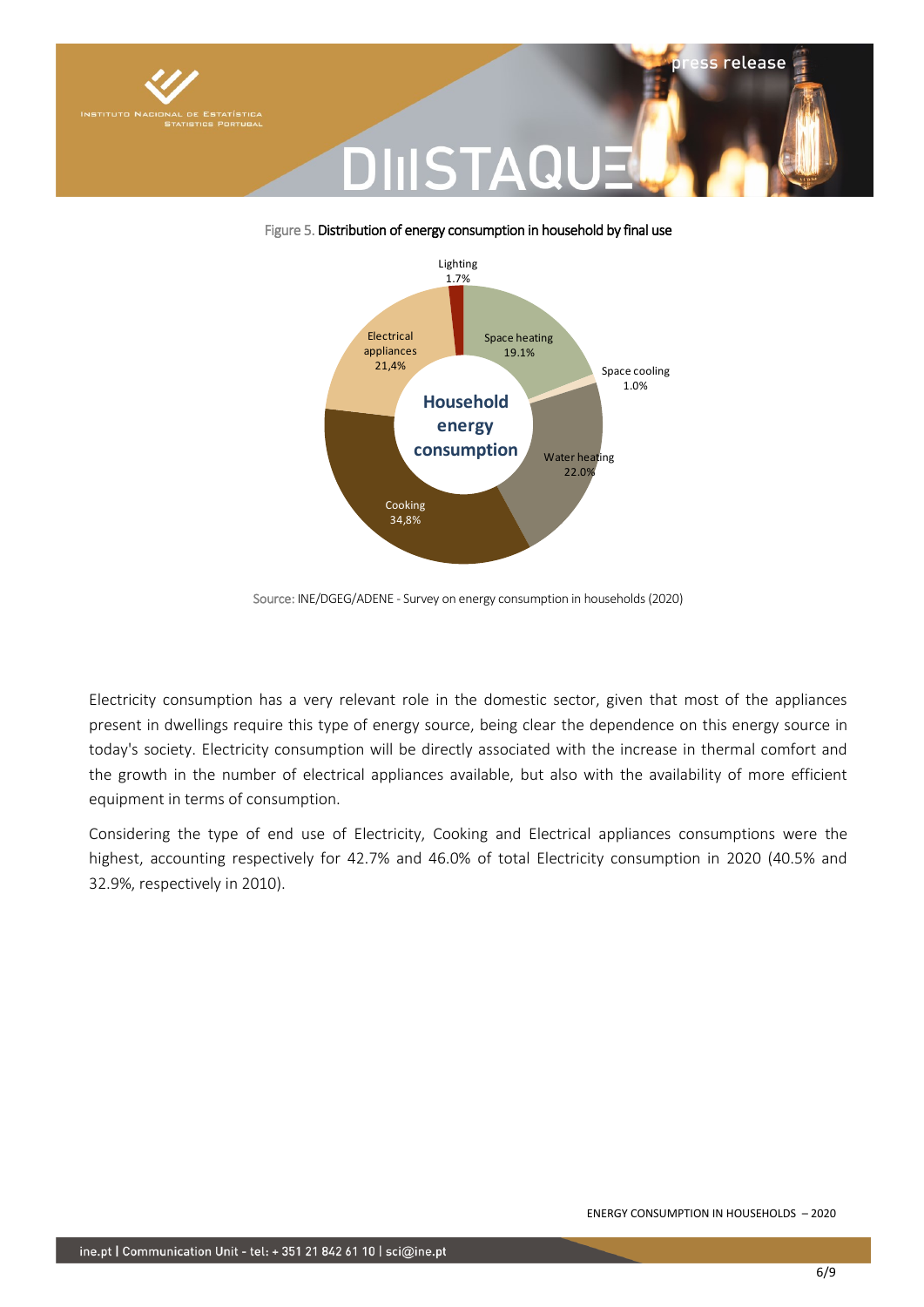

#### 4.1% 5.7% 5.6% 5.6% 69.4% 57.4% 18.5% 62.7% 63.4% 52.1% 42.6% 81.5% 42.7% 31.6% 31.0%  $24.6$ 46.0% 3.7% Electricity Natural gas Piped LPG LPG cylinders Biomass Heating oil Solar thermal **Lighting** Electrical appliances **Cooking** Water heating Space cooling Space heating

Figure 6. Distribution of energy consumption in household by type of energy and by final use

DIIISTAQI

Source: INE/DGEG/ADENE - Survey on energy consumption in households (2020)

Analysing the distribution of energy sources by final use, Biomass was the main energy source used in Space heating (67.1%), although Heating oil already represents an important part of the energy consumption in this type of use (12.4%), as well as Electricity (10.0%).

Water heating mainly used equipments whose energy source was LPG (29.2% through LPG Cylinder and 12.8% through Piped LPG). Equipment using Natural Gas came next (34.5%). It is noteworthy the growing weight of Solar thermal (7.7%; 3.0% in 2010) and the low expression of Electricity for this purpose (2.7%).

The energy consumption for Cooking (equipment used for cooking) gave preference to Electricity as the main energy source (57.1%), with LPG - Piped and Cylinders (18.9%), Biomass (13.0%) and Natural Gas (11.0%) also having a relevant weight.

**iss release**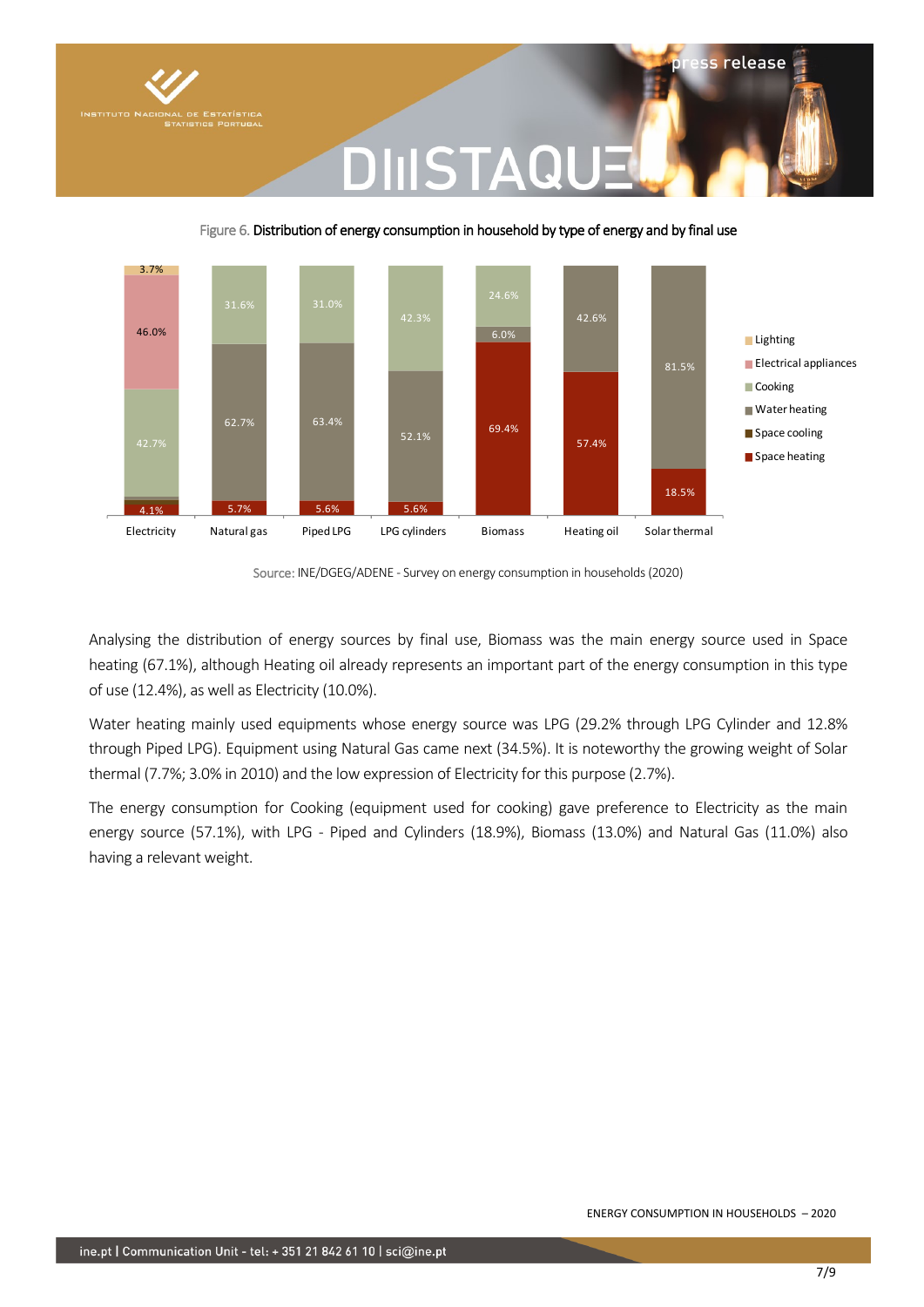

### DIIISTAQI

#### Figure 7. Distribution of energy consumption in household by final use and by type of energy



Source: INE/DGEG/ADENE - Survey on energy consumption in households (2020)

#### METHODOLOGICAL NOTES

1. Reference periods: information collected in the Survey on Energy Consumption in Household corresponded to the period from October 2019 to September 2020;

2. The sample defined for this survey is representative of the classic dwellings of usual residence on national territory and it was selected from a sampling base extracted from the National Housing Register (which is based on data from the 2011 Census). A sample of 11,350 dwellings was used to conduct this survey. A total of 5,201 interviews were succeeded (45.8%), of which 5,081 were considered valid (44.8%).

3. Electricity and Natural gas consumptions were based on 3 different sources (meter readings/consumptions based on the identification of the CPE/NIF and/or CUI/NIF, information contained in the respective invoices or the monthly expenditure). On the other hand, consumptions by type of use were based on the equipments that used these types of energy in the different domestic uses.

4. Piped LPG consumption was based on monthly expenditure (or the amount in m3 consumed monthly).

5. LPG Cylinders consumption was based on the number of cylinders consumed per year and their respective capacities.

ENERGY CONSUMPTION IN HOUSEHOLDS – 2020

ess release